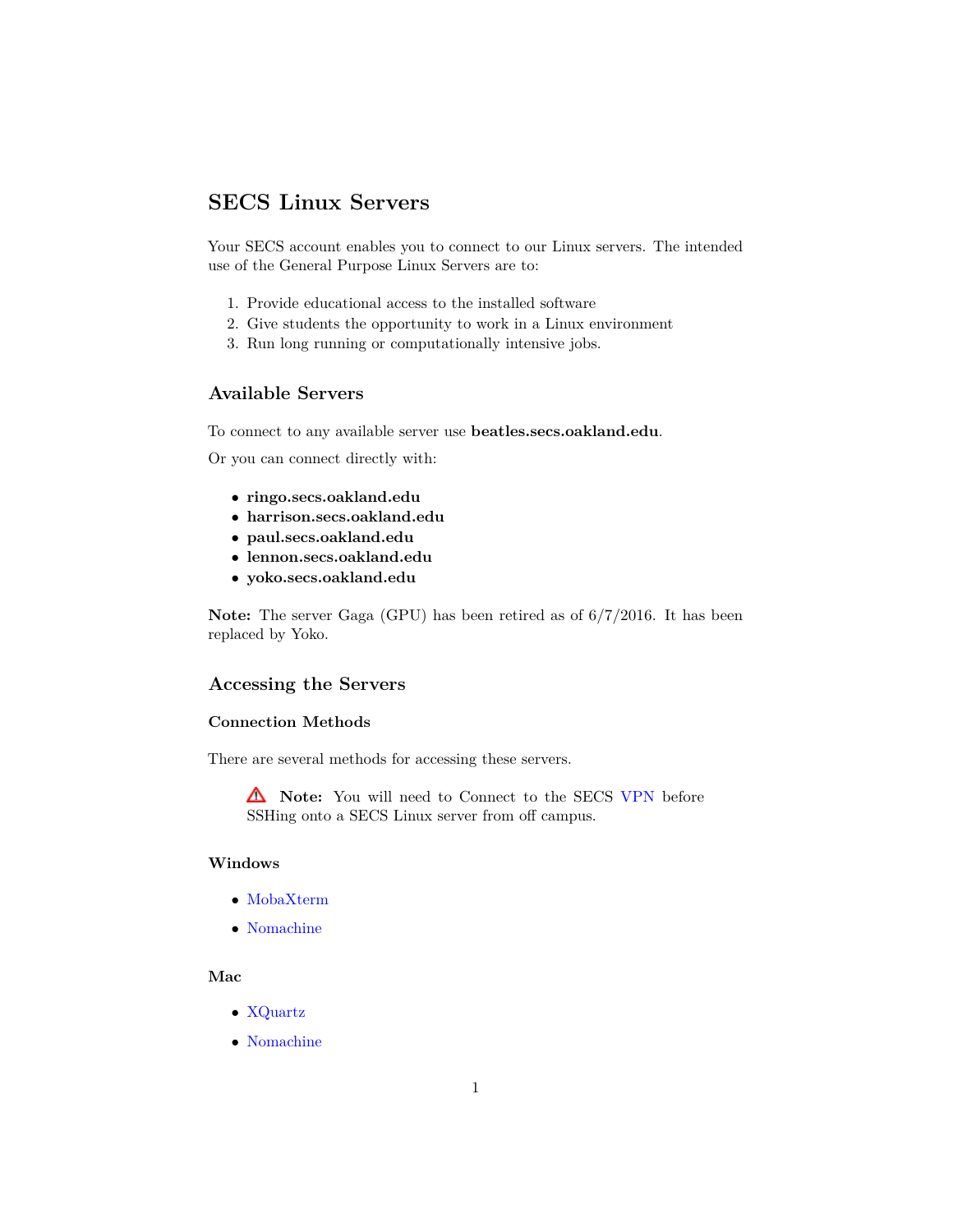## **Linux**

- [ssh with X forwarding](http://secs.oakland.edu/docs/pdf/x11_Xquartz.pdf)
- [Nomachine](http://secs.oakland.edu/docs/pdf/noMachine.pdf)

#### **Transferring files to and from the servers**

Our Linux environment mounts the [SECS Network drive](http://secs.oakland.edu/docs/pdf/accessNetworkDrive.pdf) as your home directory. View the "How To Connect to the SECS Network Drive" section on the [SECS](http://secs.oakland.edu/docs/pdf/accessNetworkDrive.pdf) [Network Drives](http://secs.oakland.edu/docs/pdf/accessNetworkDrive.pdf) page for more information about transferring files.

#### **Hardware**

**Ringo CPU threads:** 24 @ 3.47GHz **Memory:** 32G **Cuda cores:** None

**Paul CPU threads:** 48 @ 2.40GHz **Memory:** 99G **Cuda cores:** None

**Harrison CPU threads:** 8 @ 2.33GHz **Memory:** 10G **Cuda cores:** None

**Lennon CPU threads:** 48 @ 2.0GHz **Memory:** 96G **Cuda cores:** 1536

**Yoko CPU threads:** 56 @ 2.0GHz **Memory:** 96G **Cuda cores:** 2688

#### **Software**

- Matlab
- Comsol
- Eclipse
- Ansys
- Fluent

#### **Environments**

- $\bullet\,$  Java
- Python
- gcc
- Latex